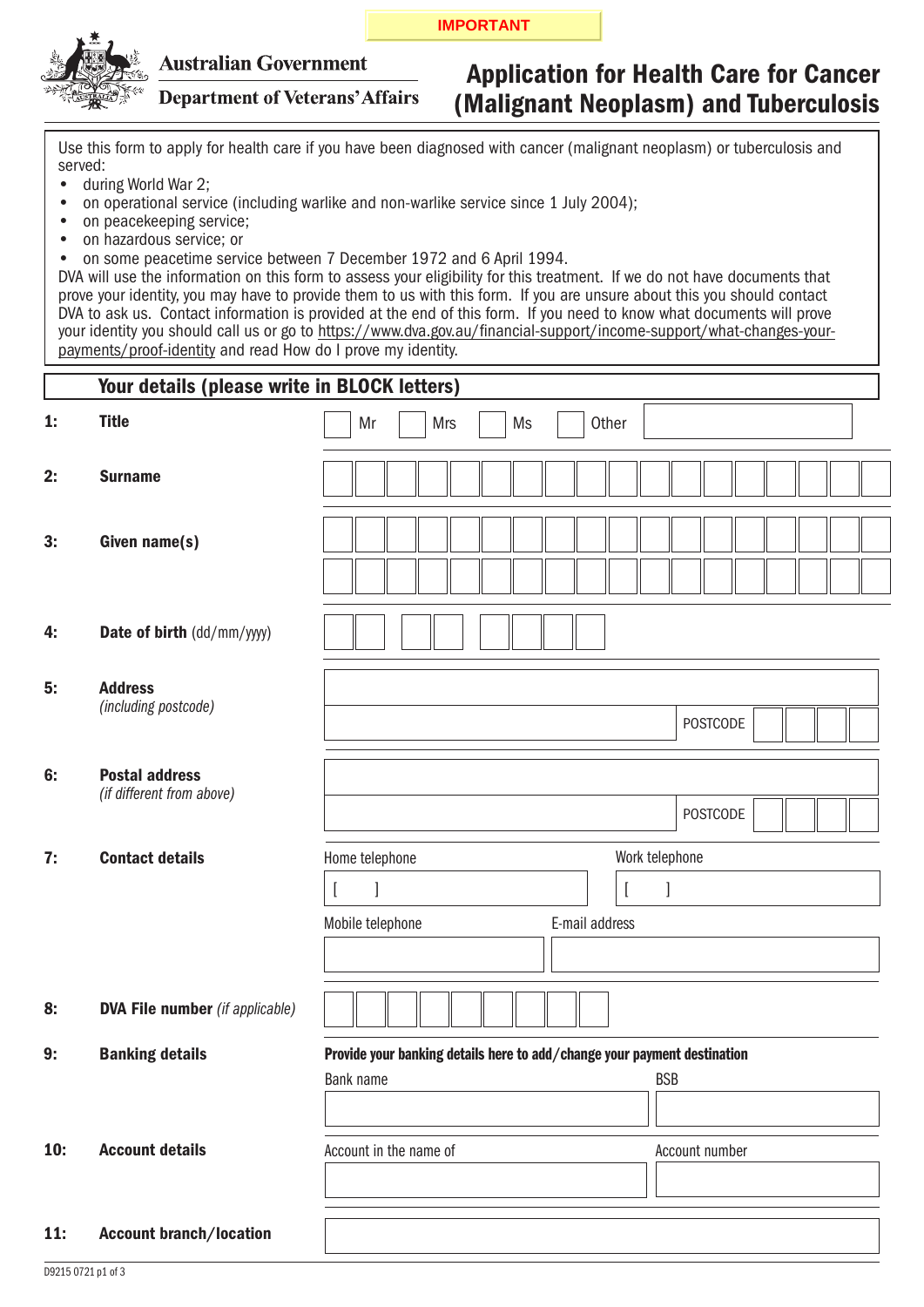|     | <b>Details of Service in the Australian Forces</b>          |                                                               |  |  |
|-----|-------------------------------------------------------------|---------------------------------------------------------------|--|--|
| 12: | <b>Name on enlistment</b><br>(if different from name above) |                                                               |  |  |
| 13: | <b>Unit or Branch of service</b>                            |                                                               |  |  |
| 14: | <b>PMKeyS or Service number</b>                             |                                                               |  |  |
| 15: | <b>Date enlisted</b>                                        |                                                               |  |  |
| 16: | <b>Date discharged</b>                                      |                                                               |  |  |
| 17: | <b>Place of overseas service</b><br>(if applicable)         |                                                               |  |  |
|     | <b>Details of treating Medical Practitioners</b>            |                                                               |  |  |
| 18: | <b>General Practioner's Details</b>                         | Full name                                                     |  |  |
|     |                                                             |                                                               |  |  |
|     |                                                             | Work telephone                                                |  |  |
|     |                                                             |                                                               |  |  |
|     |                                                             | Address                                                       |  |  |
|     |                                                             |                                                               |  |  |
|     |                                                             |                                                               |  |  |
|     |                                                             | <b>POSTCODE</b>                                               |  |  |
| 19: | <b>Specialist's Details</b>                                 | Full name                                                     |  |  |
|     |                                                             |                                                               |  |  |
|     |                                                             | Work telephone                                                |  |  |
|     |                                                             |                                                               |  |  |
|     |                                                             | Address                                                       |  |  |
|     |                                                             |                                                               |  |  |
|     |                                                             |                                                               |  |  |
|     |                                                             | POSTCODE                                                      |  |  |
|     |                                                             | Deeleration and Authorication to release personal information |  |  |

## Declaration and Authorisation to release personal information

I declare that I am the person named in the application and that the answers given by me are true and correct to the best of my knowledge.

I authorise the Department of Veterans' Affairs (DVA) to collect:

- my service details from the Department of Defence; and
- my medical and other information relevant to determining whether I am diagnosed with cancer (malignant neoplasm) or tuberculosis from any medical practitioner, hospital, clinic, health service provider, insurance company, Centrelink, the Department of Defence or other organisation, as required to determine my application. •

I consent to the release of my personal information by the above third parties and understand that this form may be used by DVA to access my medical records.

I understand that if I am serving member at the time of my application, DVA will need to advise the Department of Defence about my application for treatment under Non–Liability Health Care arrangements and I consent to this occurring.

## Signature of veteran

| Date |
|------|
|      |
|      |